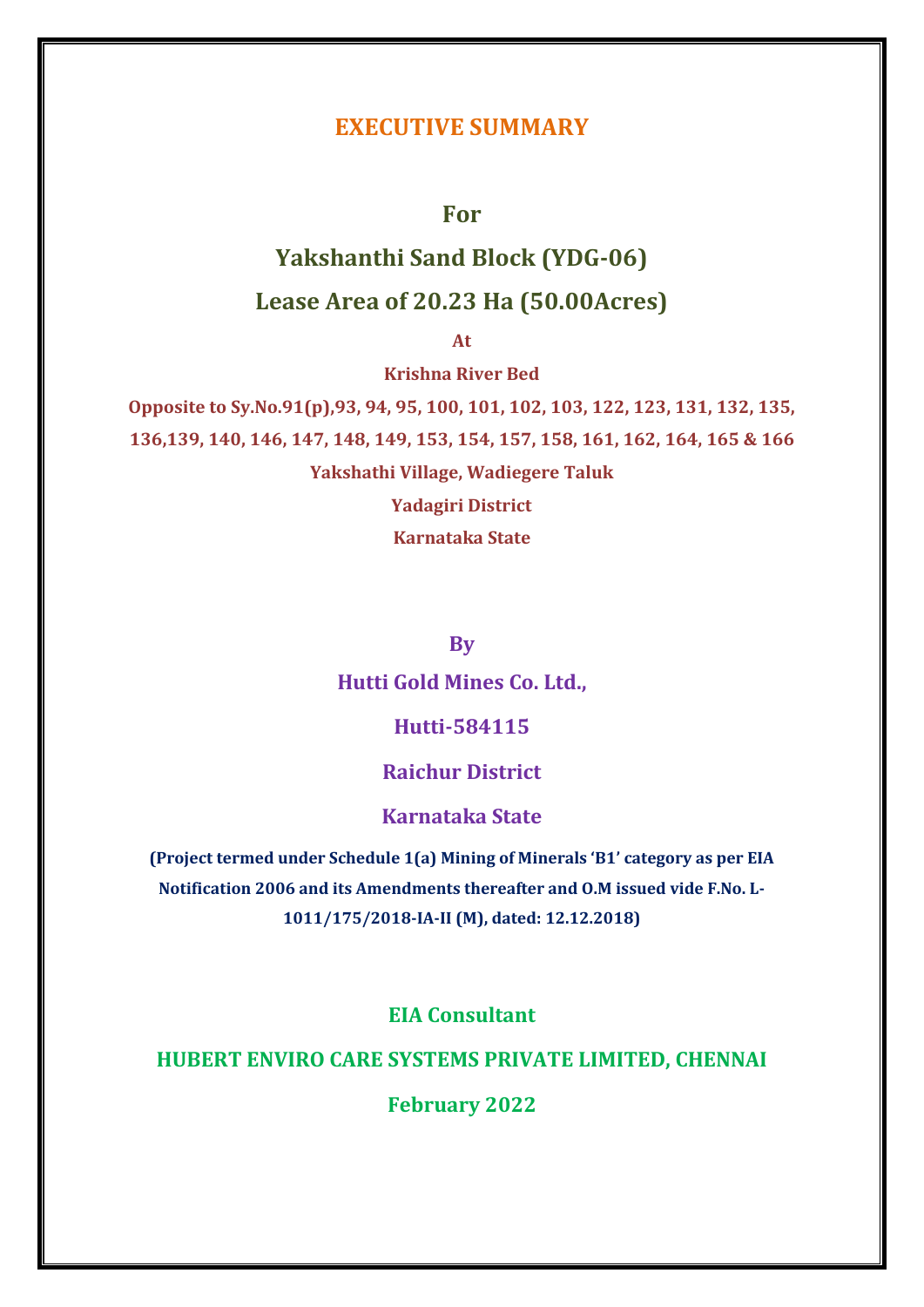## **EXECUTIVE SUMMARY**

# **1.1 Introduction**

M/s. Hutti Gold Mines Co. Ltd., has applied for Environmental Clearance for extraction of Ordinary Sand from Krishna River bed at Yakshanthi sand block (YDG-06) having lease area 50.00 Acres (20.234Ha) located opposite to Sy.No.91(p),93, 94, 95, 100, 101, 102, 103, 122, 123, 131, 132, 135, 136, 139,140, 146, 147, 148, 149, 153, 154, 157, 158, 161, 162, 164, 165 & 166 of Yakshanthi Village, Wadiegere Taluk, Yadagiri District, Karnataka State. Total mineable reserves are estimated at proposed sand block is approximately 208818 Metric Tonnes per annum out of which the saleable ordinary sand will be 187936 MT which is 90% of the Mineable reserves.

The Scheme of Quarry got approval by the Office of the Deputy Director/Senior Geologist, Department of Mines and Geology [DMG], Yadagiri letter vide MG004S200000652/365 dated 22.12.2020.

As this is a mine category with the mining lease area of  $\leq 50$  ha  $\geq 5$  ha, it is categorized as 'B1'. Hence, EIA, EMP along with Public Hearing has to be conducted for obtaining Environmental Clearance (EC) from State Environmental Impact Assessment Authority. The application to grant of TOR for the process of obtaining prior Environmental Clearance for the proposed project was considered by the KSEAC in its 267<sup>th</sup> SEAC meeting held on 29.09.2021, and the Terms of Reference (TOR) were recommended by SEAC, Karnataka for preparing EIA/EMP report and conducting public consultation vide its letter No.SEIAA 447 MIN 2021 dated 06.12.2021.

# **1.1.1 Location of the Project**

The project lease area of Yakshanthi sand block (YDG-06) mining is about 20.234Ha (50.00 Acres) located opposite to Sy.No.91(p),93, 94, 95, 100, 101, 102, 103, 122, 123, 131, 132, 135, 136, 139,140, 146, 147, 148, 149, 153, 154, 157, 158, 161, 162, 164, 165 & 166 of Yakshanthi Village, Wadiegere Taluk, Yadagiri District,Karnataka State. The area is located in Survey of India Topo Sheet No. 56 D /14, bounded by Latitude N16°31'44.30" - 16°32'32.23" and Longitude E76°57'50.03" - 76°58'14.36" on WGS 1984 datum.

The nearest road from the project site is Tipparasanahalu-Sirur-Manglurwhich is about  $\sim 0.22 \text{km (S)}$ from the project site. The Nearest Railway Station is BhanapurRailway Station line which is about ~ 13.32km (SSW) from the Project site.The National Highway (NH-367) is located at about ~ 9.57km (WSW) from the project site. The State Highway SH-130 is about  $\sim 8.12 \text{km(N)}$  from the lease area.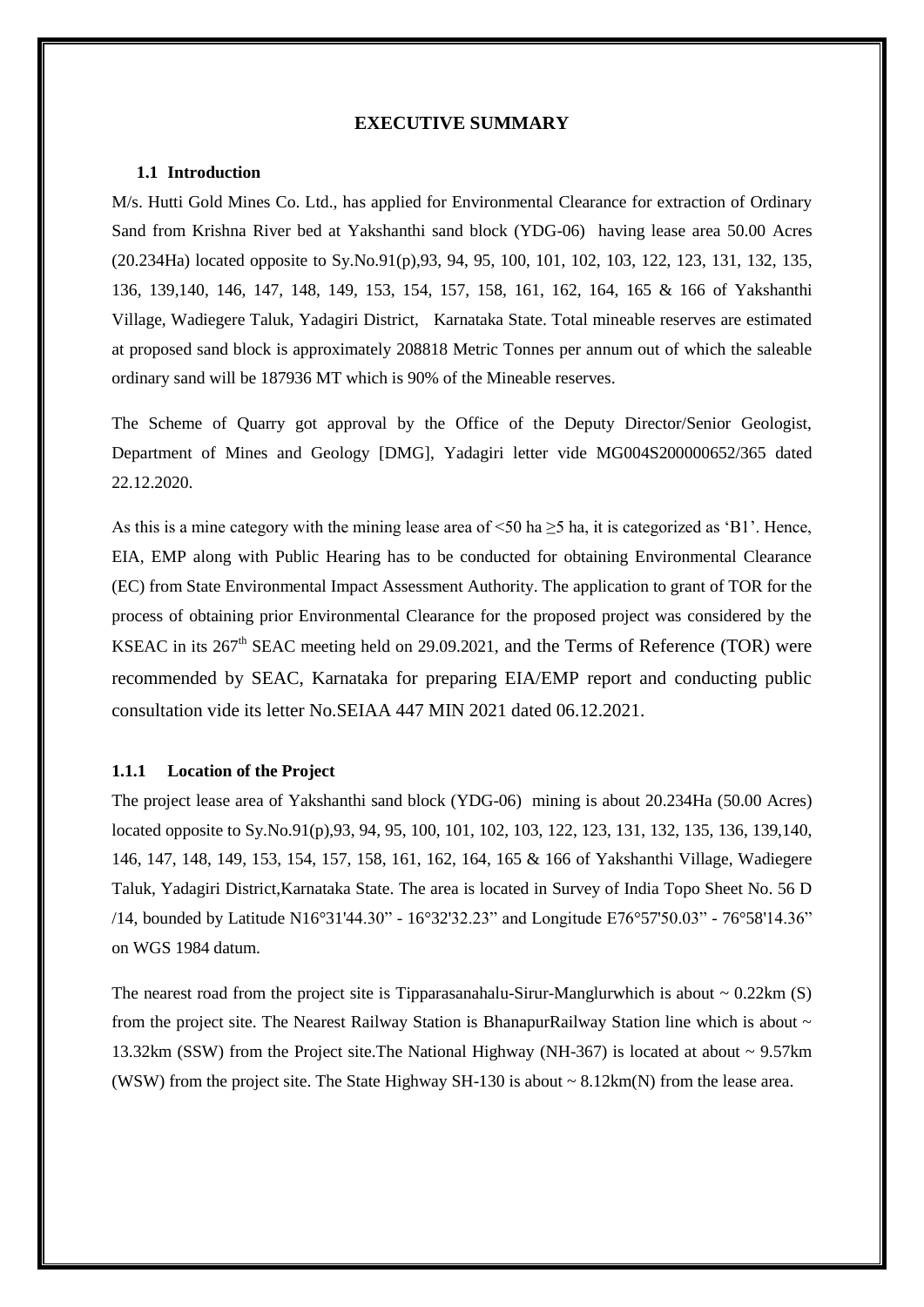| Survey No.                   | Sy.No.91(p),93, 94, 95, 100, 101, 102, 103, 122, 123, 131, 132, 135, 136,<br>139, 140, 146, 147, 148, 149, 153, 154, 157, 158, 161, 162, 164, 165 & 166                               |  |  |  |
|------------------------------|---------------------------------------------------------------------------------------------------------------------------------------------------------------------------------------|--|--|--|
| Village                      | Yakshanthi Village                                                                                                                                                                    |  |  |  |
| <b>Taluk and District</b>    | Wadiegere Taluk, Yadagiri District                                                                                                                                                    |  |  |  |
| State                        | Karnataka State                                                                                                                                                                       |  |  |  |
| Toposheet No.                | 56 D/14                                                                                                                                                                               |  |  |  |
| Latitude                     | 16°31'44.30"N to 16°32'32.23"N                                                                                                                                                        |  |  |  |
| Longitude                    | 76°57'50.03"E to 76°58'14.36" E                                                                                                                                                       |  |  |  |
| <b>Current Quarry Status</b> | It is a fresh lease in the fresh quarry                                                                                                                                               |  |  |  |
| Extent Area                  | 20.23 Ha (50.00Acres)                                                                                                                                                                 |  |  |  |
| Proposed Capacity            | 208,818 TPA                                                                                                                                                                           |  |  |  |
| <b>Quarry Plan</b>           | Quarry plan approved by the Office of the Deputy Director/Senior Geologist,<br>Department of Mines and Geology(DMG), Yadgir<br>vide<br>letter<br>MG004S200000652/365 dated 22.12.2020 |  |  |  |

**Table 0-1 Salient Features of the Project Site**

# **1.2 Project Description**

#### **1.2.1 Method of Quarrying**

An open cast quarrying by semi-mechanized method will be adopted to operate the quarry. Annual production will be 2,08,818 TPA. The Crawler Excavator, Back hoe loaders and Centrifugal system will be used for digging and loading activities.

# **1.2.2 Anticipated Life of the mine**

Based on replenishment the life of mine will depend however the lease will be granted for 5 years only and depth restricted to 0.5m from the surface of the river bed only.

#### **1.2.3 Conceptual Quarry Plan**

Based on reserves of River Sand at Production capacity of 10,44,089 Tonnes will be excavated in the River Sand for the 5 years plan period, thus the life of the mine in this case is for 5 year, and the following points are considering.

- **1.** Extent of mineralization
- **2.** Techno-economical depth of ore persistence
- **3.** From the point of view of depicting / sand replenishment
- a) Total sand resource
- b) Estimating sand reserves.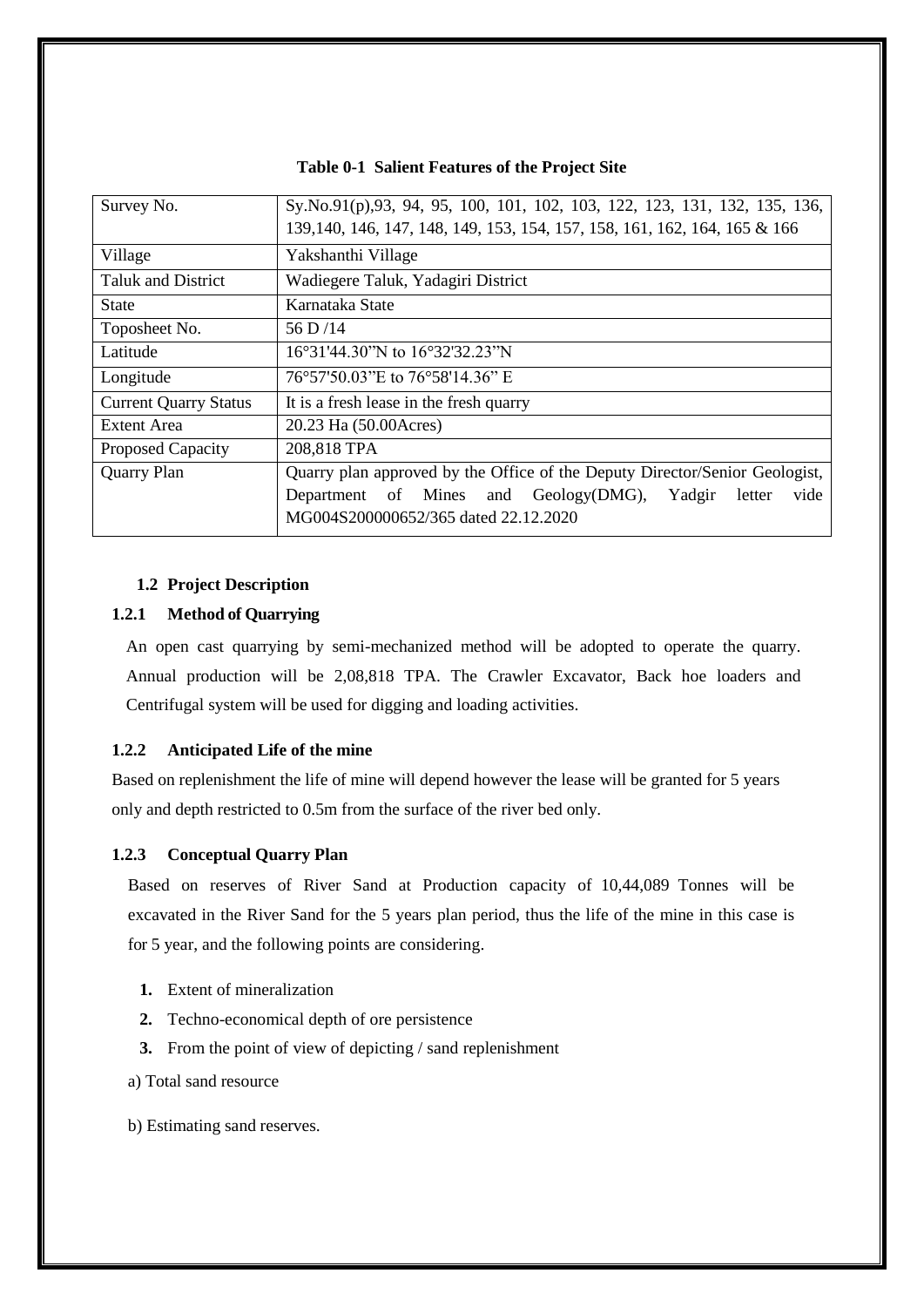#### **1.2.4 Waste Generation & Disposal**

There will not be any mineral rejects or waste from the quarry except some pebbles of 10%.

# **1.2.5 Water Requirement & Source**

Total water requirement for the project will be 7.00 KLD, Requirement is met by procurement of water from the Private Tankers

#### **1.2.6 Manpower Requirement**

The said quarry provides direct employment to 20 people and generates indirect employment for several hundred people. Most of the directly employed manpower falls under skilled category. Preference will be given to the local people as per their eligibility.

# **1.2.7 Site Infrastructure**

The Quarry site is having provisions of canteen, first-aid center etc. Quarry office is well connected with wireless and telephone, internet  $\&$  e-mail facilities for communication. The quarry is provided with a workshop to undertake repairs and regular maintenance of mining machinery/trucks deployed.

# **1.3 EXISTING ENVIRONMENTAL SCENARIO**

# **1.3.1 Baseline Environmental Studies**

Baseline environmental studies were carried out by HECS within 10 km radius of the River Sand mining area to assess the existing environmental scenario in the area. For the purpose of EIA studies, quarry lease area of River Sand quarry was considered as the core zone and area outside the quarry up to 10 km radius was considered as buffer zone. The baseline environmental monitoring for various components, viz. Air, Noise, Water, Land was carried out during Post Monsoon season i.e. **October 2021 to December 2021** in the study area covering 10 km radial Distance from the River Sand quarry.

# **1.3.2 Meteorology & Ambient Air Quality**

| S. No | <b>Parameter</b>                 | <b>Observation</b>                 |
|-------|----------------------------------|------------------------------------|
|       | Temperature                      | Max Temperature : $32^{\circ}$ C   |
|       |                                  | Min Temperature : $19^{\circ}$ C   |
|       |                                  | Avg Temperature: $28.13^{\circ}$ C |
| 2.    | <b>Average Relative Humidity</b> | 57.03%                             |
| 3.    | Average Wind Speed               | $1.57 \text{ m/s}$                 |
| 4.    | Predominant<br>Direction<br>Wind | North East                         |
|       | during study period              |                                    |

#### **Table 0-2 Meteorological Data for the Study period**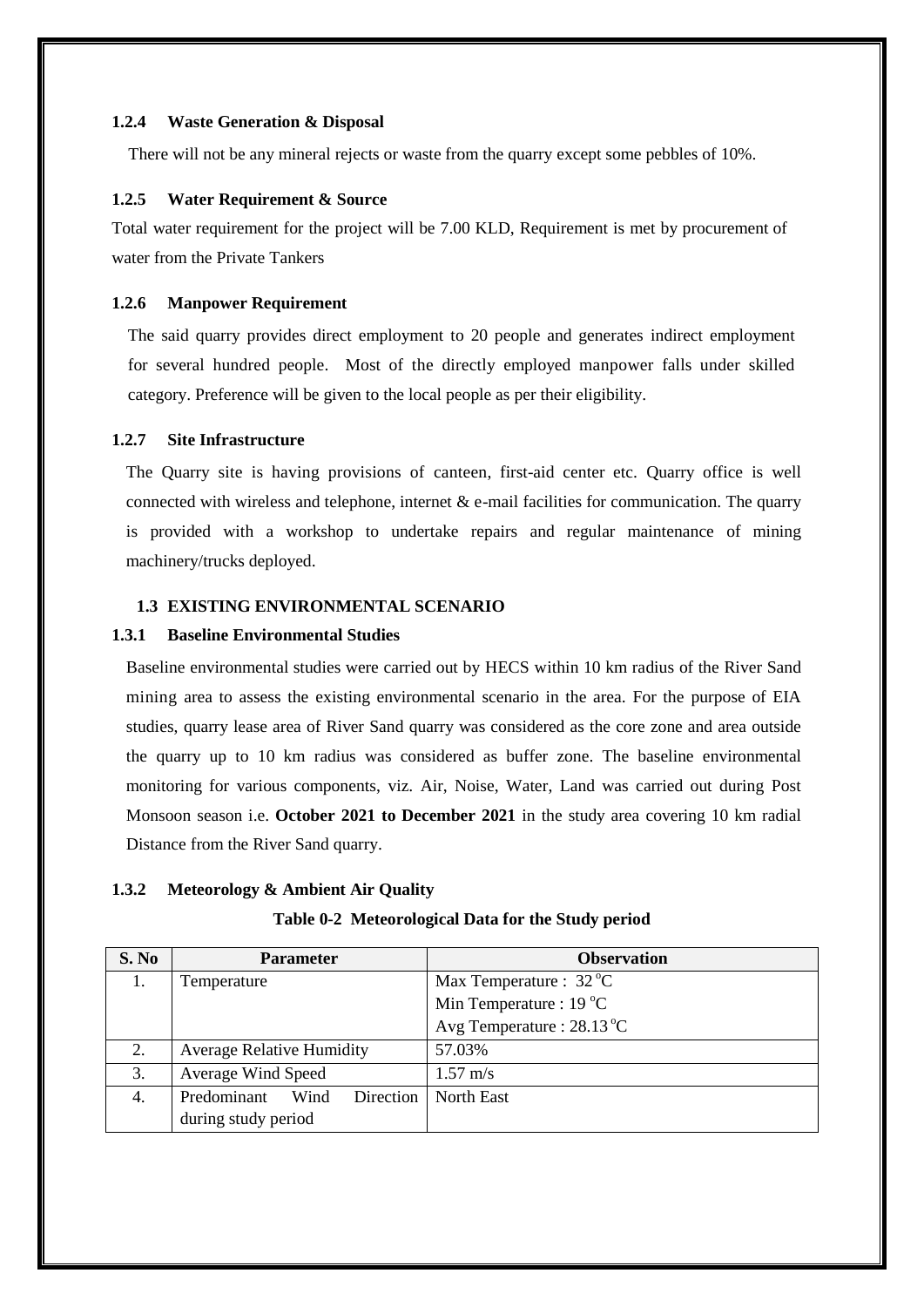

**Figure 0-1 Wind rose diagram for the Study Period (October 2021-December 2021)**

# **1.3.3 Ambient Air Quality Status**

The status of ambient air quality within the study area was monitored for Post monsoon season during Oct 2021 to Dec 2021 at 8 locations including the River Sand Quarry area and in nearby villages. The locations were selected based on the meteorological conditions considering upwind and downwind directions. The levels of Respirable Particulate Matter (PM10), Fine Particulates (PM2.5), Sulphur Dioxide (SO2,), and Oxides of Nitrogen (NOX) were monitored.

The ambient air quality has been monitored at 8 locations for 12 parameters as per NAAQS, 2009 within the study area. The ambient air quality has been monitored at 8 locations for 12 parameters as per CPCB guidelines within the study area. The average baseline levels of  $PM_{10}$  is 49.67 to 53.99  $\mu$ g/m<sup>3</sup>, PM<sub>2.5</sub> is 24.84 to 31.08  $\mu$ g/m<sup>3</sup>, SO<sub>2</sub> is 9.84 to 13.13 $\mu$ g/m<sup>3</sup>, NO<sub>2</sub> is 18.93 to 30.84  $\mu$ g/m<sup>3</sup>, all the parameters are well within the National Ambient Air Quality at all monitoring locations during the study period from October 2021 to December 2021. From the above results, it is observed that the ambient air quality with respect to PM10, PM2.5, SO2, and NOx at all the monitoring locations is within the permissible limits specified by CPCB.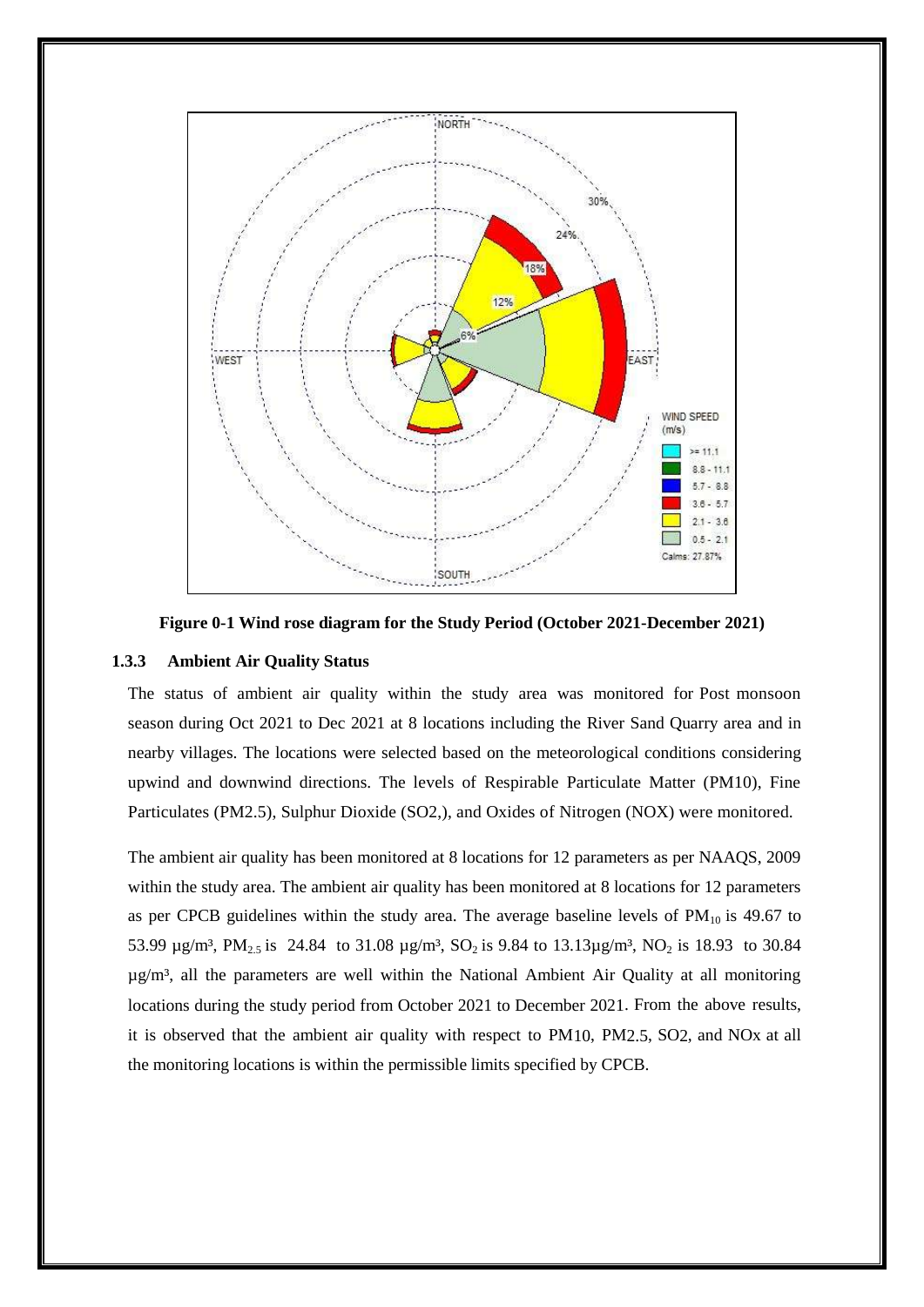# **1.3.4 Ambient Noise Levels**

Ambient noise level monitoring was carried out at the 8 monitoring locations; The observations of day equivalent and night equivalent noise levels at all locations are:

 $\triangleright$  In residential areas day time noise levels varied from 48.3 dB(A) to 52.8 dB(A) and night time noise levels varied from 40.5  $dB(A)$  to 43.1  $dB(A)$  across the sampling stations. The field observations during the study period indicate that the ambient noise levels is within the prescribed limit by CPCB (55 dB(A) Day time  $\&$  45 dB(A) Night time).

# **1.3.5 Surface and Ground Water Resources & Quality**

#### **1.3.5.1 Water Resources**

Drainage pattern is observed in the lease area. Due to quarrying there is no impact on river flows, during dry season and dry time only planning to excavate sand from the surface of the river bed, with the exclusion of monsoon season.

# **Table 0-3 Distance & Direction of Pond/Lake and Canal within the 10km Radius**

| <b>River</b>  | Distance (Km)                           | <b>Direction</b> |  |
|---------------|-----------------------------------------|------------------|--|
| Krishna River | Site is on the surface of the River bed |                  |  |
|               |                                         |                  |  |

#### **1.3.5.2 Water Quality**

The existing status of groundwater and surface water quality was assessed by identifying 8 ground water (Bore wells/dug wells) samples in different villages and 8 surface water samples.

#### **1.3.5.3 Ground Water Quality**

- $\triangleright$  The ground water results of the study area indicate that the pH range varies between 6.82 and 8.12. It is observed that the pH range is within the permissible limit of IS 10500:2012.
- $\triangleright$  The Total Dissolved Solids range of the collected ground water sample is varied between 1069 mg/l – 1460 mg/l. All the samples are within the permissible limit of IS 10500: 2012.
- $\triangleright$  The acceptable limit of the chloride content is 250mg/l and permissible limit is 1000 mg/l. The chloride content in the collected ground water samples in the study area ranges between 251.7  $mg/1 - 429.1$  mg/l. It is observed that all the samples are within the permissible limit of IS 10500:2012.
- $\triangleright$  The acceptable limit of the sulphate content is 200mg/l and permissible limit is 400mg/l. the sulphate content in the collected ground water samples in the study area is varied between 124.9  $mg/1 - 197$  mg/l. It is observed that all the samples are meeting the acceptable limit of the IS 10500: 2012.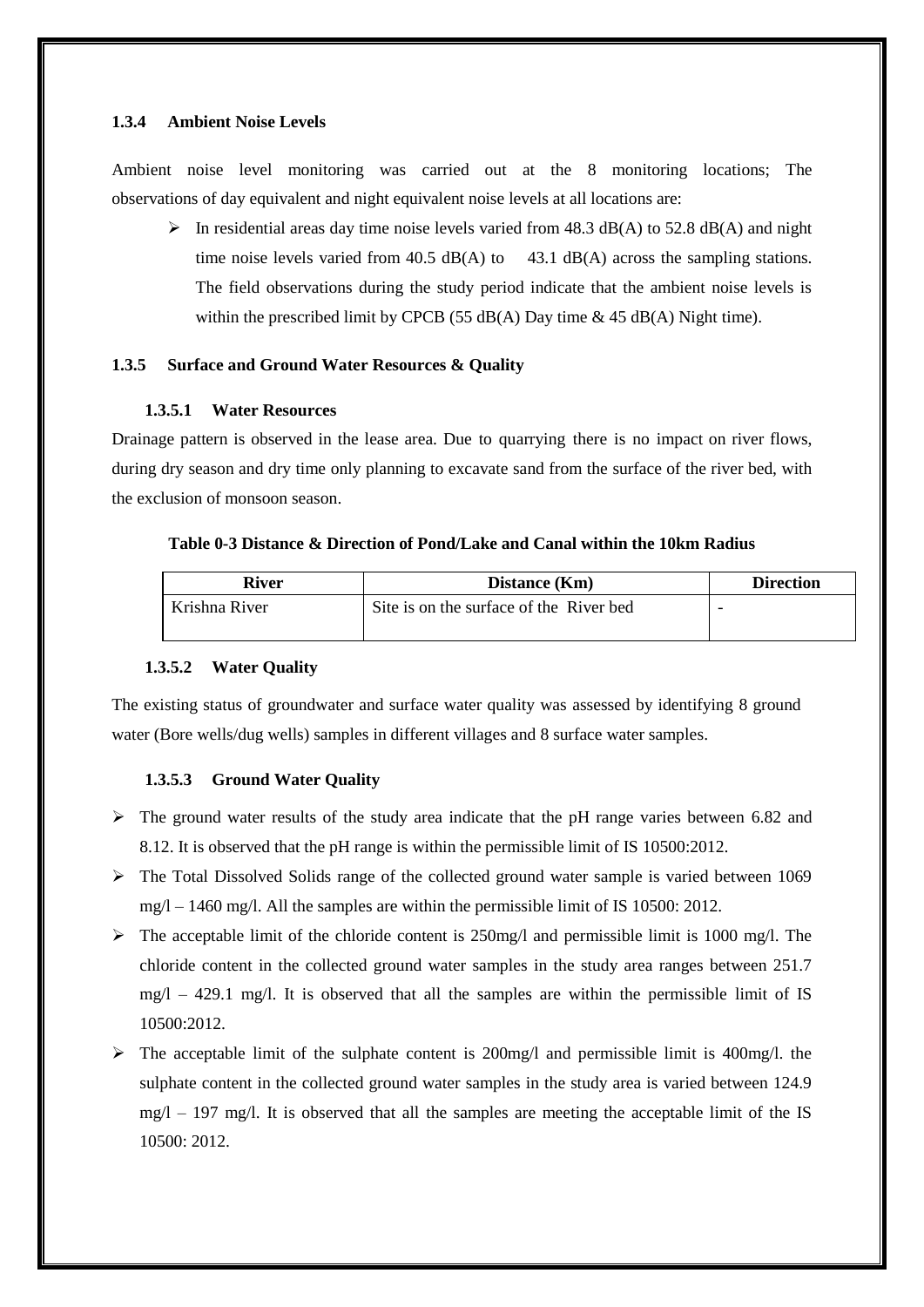- $\triangleright$  The Total hardness ranges is between 464 mg/l 748 mg/l for ground water samples. It is observed that all the samples are within the permissible limit of the IS 10500: 2012.
- $\triangleright$  It is observed that all ground water sample collected within the study area are meeting the drinking water standards IS 10500:2012.

#### **1.3.5.4 Surface Water Quality**

- pH in the collected surface water samples varies between 6.68 to 8.1 where all the samples are within the limit of IS 2296:1992. .
- The Total Dissolved Solids (TDS) value of collected surface water sample ranges from 742 mg/l to 2611 mg/l.
- The Total hardness value of the collected surface water sample ranges between 194.03 mg/l to 528.7 mg/l.
- BOD value of the collected surface water sample ranges from 4.1 mg/l to 22.7 mg/l
- COD value of collected surface water varies from 17.3 to 73.6 mg/l.

The concentration of heavy metals like As, Cd, Cr, Pb, Mn, Hg, Ni and Se are within the limits of IS 2296:1992.

# **1.3.6 Land use Land Cover classification**

The Land Cover classes were extracted following a Visual interpretation method or on-screen digitization of the Resource Sentinel-2A and Sentinel-2B sensor- Sentinel-2 image has 10 m spatial resolution. These were later verified by using SOI top sheet and Google Earth imagery. Polygon layers for each class were digitized and the respective areas were calculated

# **1.3.7 Soil Quality**

Summary of analytical results

- $\triangleright$  The pH of the soil samples ranged from 6.95 to 8.04.
- $\triangleright$  Conductivity of the soil samples ranged from 137 to 349  $\mu$ mhos/cm.
- Nitrogen content in the collected soil samples ranged from 149.6 mg/kg to 214.5 mg/kg.
- Phosphorous content ranged from 11.8 mg/kg to 40.6 mg/kg.
- Potassium content ranges from 105.9 mg/kg to 183.6 mg/kg.

#### **1.3.8 Biological Environment**

**Flora**: Floral study survey was made to assess the existing plant species in all accessible areas within the 10 km radius by the crisscross method of field exploration. The local flora was identified by their morphological observation, such as its size and shape of the leaf, flowers, fruits and their bark features of stem and also documented their habitat viz. Trees, Shrubs, Herbs, Grasses and Climbers etc. The plants which were not identified in the field were collected, brought to the laboratory and identified using standard herbarium references.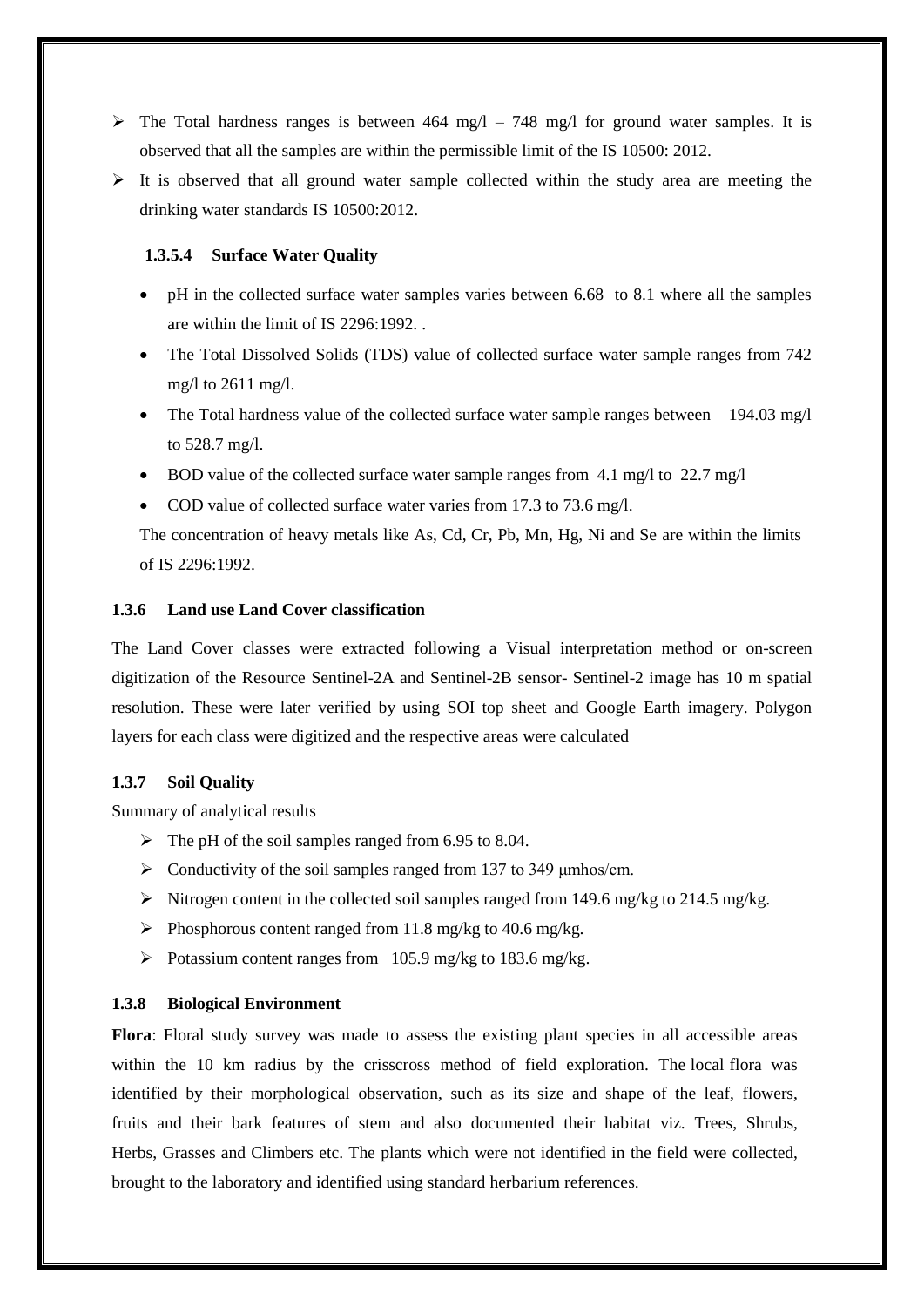#### **Fauna**

No major fauna observed in core zone. Only some egrets, herons are observed in the plant area. There are no endangered fauna observed in the proposed plant area. An extensive field studies were conducted in pre monsoon season to know the present status of fauna of the study area. Apart from that, secondary data was collected by mode of interaction of local elderly people and research article. There is no national park, wildlife sanctuary, biosphere reserve within 10 km radius of the study area. No critically endangered, endangered, threatened or rare species of wildlife in the buffer zone.

# **1.3.9 Socio-economic Environment**

Information on socio-demographic status and the trends of the communities in the 10 km radius was collected through primary social survey and secondary data from census  $2011 \& \text{ village directory}$ 2001. Summary of the socio-economic status of the study area is given in **Table 1.4.**

The Socioeconomic profile of the study area shows that more than half of people in the study area work in other sector. They have good educational infrastructures and the people in the study area are well connected to the educational infrastructures. The average literacy rate of the study area is 60.57 %. The people in the study area are well connected to Government primary health centres and Primary health sub-centres.

| S.No     | <b>Particulars</b>                            | <b>Study Area</b> | Unit    |
|----------|-----------------------------------------------|-------------------|---------|
| $0-5$ km |                                               |                   |         |
| 1.       | Number of villages and Town in the Study Area | 11                | Nos.    |
| 2.       | <b>Total Households</b>                       | 2319              | Nos.    |
| 3.       | <b>Total Population</b>                       | 13200             | Persons |
| 4.       | Children Population (0-6 Years Old)           | 2161              | Persons |
| 5.       | <b>SC</b> Population                          | 2238              | Persons |
| 6.       | <b>ST Population</b>                          | 3756              | Persons |
| 7.       | <b>Total Working Population</b>               | 6674              | Persons |
| 8.       | <b>Main Workers</b>                           | 5704              | Persons |
| 9.       | <b>Marginal Workers</b>                       | 970               | Persons |
| 10.      | Cultivators                                   | 1950              | Persons |
| 11.      | <b>Agricultural Labourers</b>                 | 3754              | Persons |
| 12.      | <b>Household Industries</b>                   | 152               | Persons |
| 13.      | <b>Other Workers</b>                          | 818               | Persons |
| 14.      | Literates population                          | 4950              | Persons |
| 15.      | Illiterates population                        | 8250              | Persons |
| 5-10 km  |                                               |                   |         |
| 1.       | Number of villages and Town in the Study Area | 38                | Nos.    |
| 2.       | <b>Total Households</b>                       | 9294              | Nos.    |
| 3.       | <b>Total Population</b>                       | 54529             | Persons |
| 4.       | Children Population (0-6 Years Old)           | 8954              | Persons |
| 5.       | <b>SC</b> Population                          | 14166             | Persons |

**Table 0-4 Summary of Socioeconomic indicators within the study area**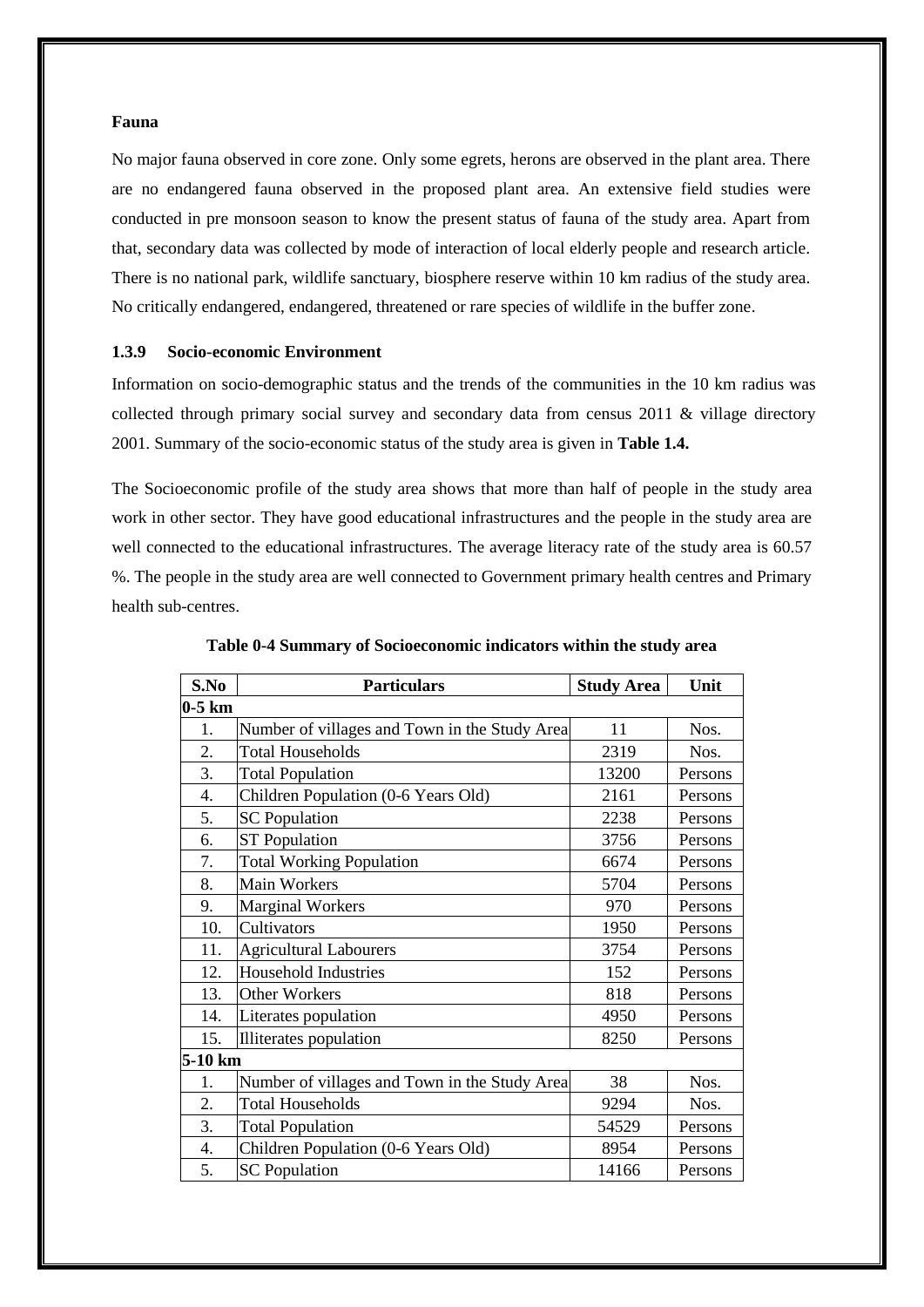| 6.  | <b>ST</b> Population            | 11465 | Persons |
|-----|---------------------------------|-------|---------|
| 7.  | <b>Total Working Population</b> | 28170 | Persons |
| 8.  | <b>Main Workers</b>             | 23989 | Persons |
| 9.  | <b>Marginal Workers</b>         | 4181  | Persons |
| 10. | <b>Cultivators</b>              | 10504 | Persons |
| 11. | <b>Agricultural Labourers</b>   | 14270 | Persons |
| 12. | Household Industries            | 550   | Persons |
| 13. | Other Workers                   | 2846  | Persons |
| 14. | Literates population            | 21826 | Persons |
| 15. | Illiterates population          | 32703 | Persons |

#### **1.4 Anticipated Environmental Impacts and Mitigation Measures**

#### **1.4.1 Impact on Topography, Drainage & Landuse**

The changed topography will alter the drainage within the Quarrying lease area. However, there will not be any changes in the topography or drainage pattern outside the Quarrying lease area. At the end of Quarrying activities after reserves are exhausted, the area will be restored to an acceptable level of self-sustaining eco-system.

No surface water will be utilized for Quarrying operation. Moreover, there would not be any discharge from quarry into the surface water body as no process waste water generation in the quarry and allied activities. Hence, there would not be any impact on surface water.

Only domestic effluent will be generated from the quarry area and rest shelter. The domestic effluent is discharged in Mobile STP. Besides, there will be no toxic element in the quarried out material, which may contaminate ground/ surface water. It is, therefore, apparent that there will be negligible impact of Quarrying on the surface water regime.

With only 2,08,818 MT of proposed production per annum, at the end of lease period, the lease area utilization for the mentioned Quarrying and allied activities shall be 50.00 Acre.

The potential adverse impact of opencast River Sand Quarrying will be in the form of change in land use pattern at the place excavation of sand and the pit will be fulfilled replenishment sand during course of time.

# **1.4.2 Ambient Air Quality**

# **1.4.2.1 Impacts on Air Quality**

To assess the impact of the Sand mining¸ screening and transportation operations from the River Sand Quarry, air quality modeling was carried out for the mining operations, mineral screening and the transportation activities. The modeling was carried out using MoEFCC/CPCB approved Lakes AERMOD model. The predicted maximum ground level concentrations for PM10, PM2.5, SO2 and NOx at baseline air quality monitoring locations in controlled state are as follows: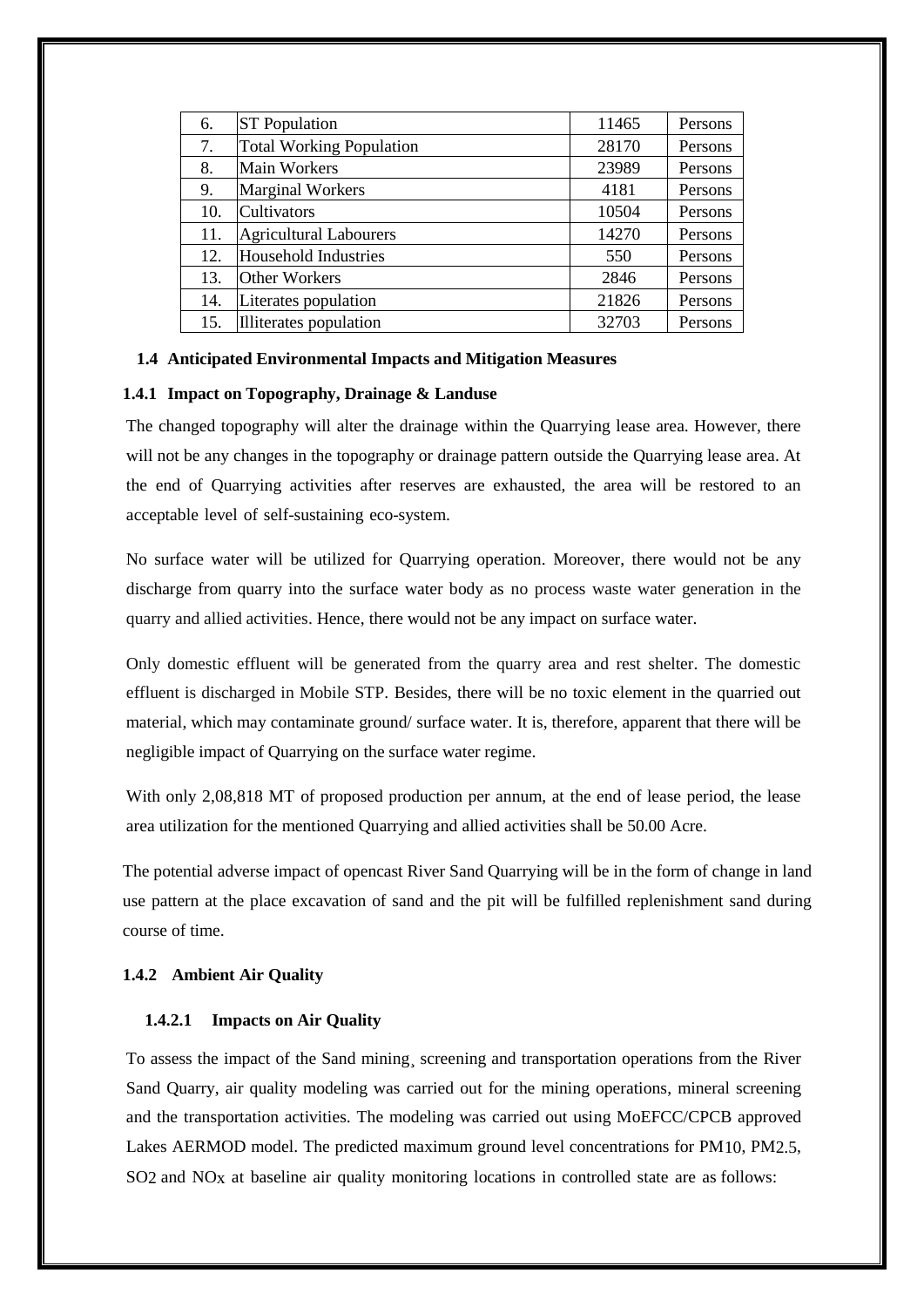The total increase in concentrations above baseline status to estimate the percentage increase is summarised in **Table 1.5.**

| <b>Pollutant</b> | Max.<br><b>Base</b><br>Line<br>Conc.<br>$(\mu g/m^3)$ | <b>Estimated</b><br><b>Incremental</b><br>Conc.<br>$(\mu g/m^3)$ | <b>Total Conc.</b><br>$(\mu g/m^3)$ | <b>NAAQ</b><br>standard | % contribution<br>of concentration<br>above Base line |
|------------------|-------------------------------------------------------|------------------------------------------------------------------|-------------------------------------|-------------------------|-------------------------------------------------------|
| $PM_{10}$        | 64                                                    | 25                                                               | 89                                  | 100                     | 39.06                                                 |
| $PM_{2.5}$       | 37                                                    | 15                                                               | 52                                  | 60                      | 40.54                                                 |
| $NO_{X}$         | 37                                                    | 26                                                               | 63                                  | 80                      | 70.27                                                 |

# **Table 0-5 Total Maximum GLCs from the Mining Emissions**

# **1.4.2.2 Air Pollution Control Measures**

- $\triangleright$  Water sprinkling on haul roads at regular intervals.
- $\triangleright$  Regular maintenance of haul road.
- $\triangleright$  Haul road will be kept wide and compact.
- $\triangleright$  All hauling units (tippers) would be covered by multi cap mechanism to avoid spillage.
- $\triangleright$  Water sprinkling during loading operations to control dust emissions.
- $\triangleright$  Regular maintenance of vehicles and machinery.
- $\triangleright$  Provision of Dust masks to workmen.
- $\triangleright$  Plantation of thick green belt around lease boundary i.e. along 7.5m safety zone.
- $\triangleright$  Good housekeeping would be practiced to control air pollution.

# **1.4.3 Noise Impact due to Working Environment**

High noise levels pose a major health risk to the quarry workers. If the magnitude of noise exceeds the tolerance limits, it is manifested in the form of discomfort leading to annoyance and in extreme cases to loss of hearing. Detrimental effects of noise pollution are not only related to sound pressure level and frequency, but also on the total duration of exposure and the age of the person. The adverse effects of high noise levels on exposed workers may result in:

- > Annoyance;
- $\triangleright$  Fatigue;
- $\triangleright$  Temporary shift of threshold limit of hearing;
- $\triangleright$  Permanent loss of hearing; and
- $\triangleright$  Hypertension and high blood cholesterol, etc.

# The following are the sources of noise:

Operation of JCB, Trucks/tippers.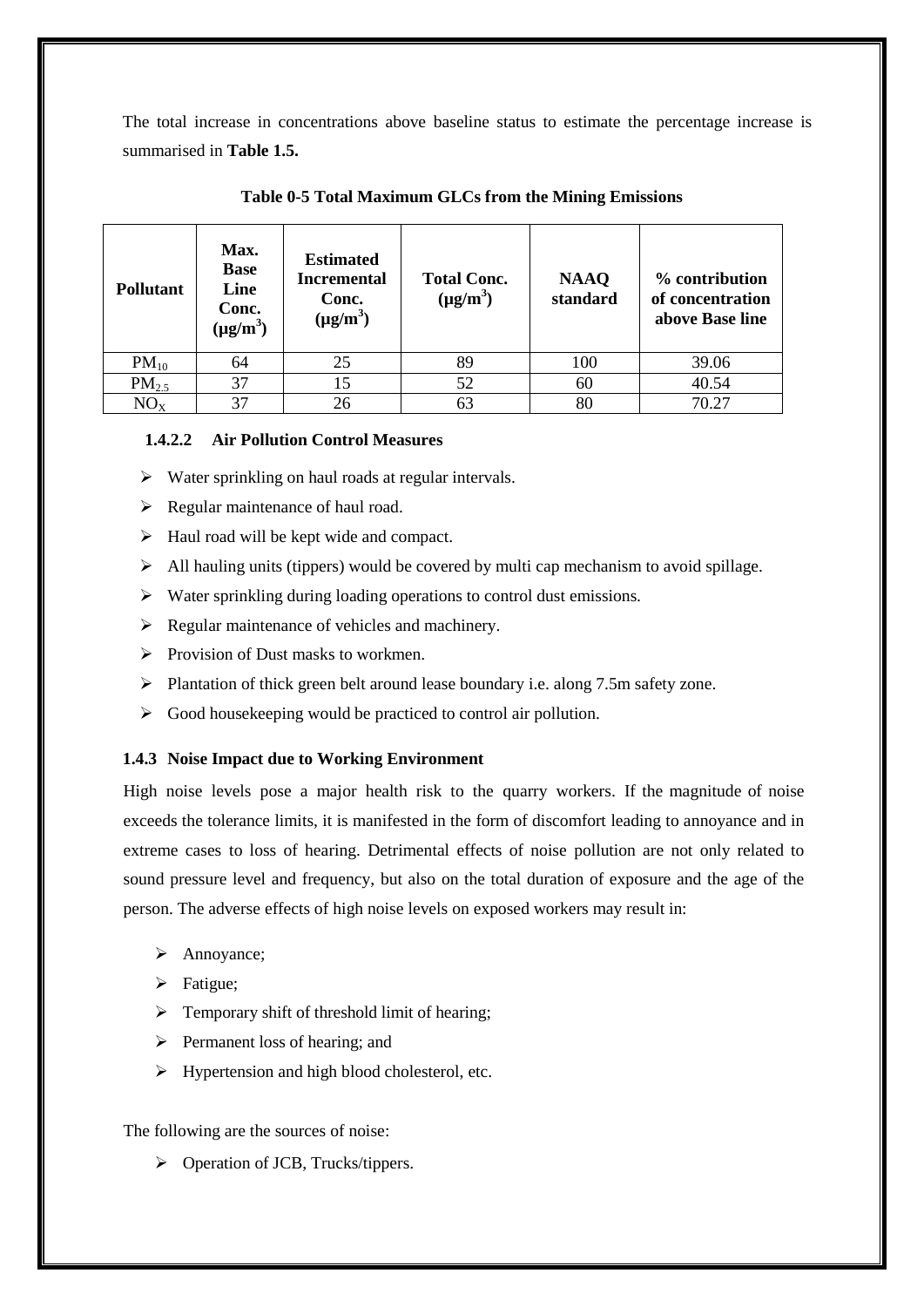- $\triangleright$  Loading and unloading
- Vehicular Movement.

The noise level is predicted with the help of CUSTIC 3.2 English Software which provides noise level contours at various receptors obtained after running the model during operational phase and the results are indicating that predicted noise levels are within the stipulated guidelines.

#### **1.4.3.1 Proposed Noise Control Measures**

- $\triangleright$  Proper maintenance, oiling and greasing of machines at regular intervals will be done to reduce generation of noise.
- $\triangleright$  Provision of sound insulated chambers for the workers deployed on machines producing higher levels of noise.
- $\triangleright$  Green Belt/Plantation will be developed around the mining activity area and along haul roads will act as acoustic barrier.
- Personal Protective Equipment (PPE) like ear muffs/ear plugs will be provided to the operators and workers.
- $\triangleright$  Periodical monitoring of noise will be done.

# **1.4.4 Water Resources & Quality**

#### **1.4.4.1 Impact on Water Resources & Quality**

The proponent will quarry River Sand only in the area, and it does not contain any toxic material. Also, there is no use of chemicals or hazardous substances in the mining process. Thus, ground water pollution is not envisaged due to the mining operations. Pre monsoon water level observed in PIA District is 1.15 to 8.75 mbgl. Post monsoon water level varies in the PIA District ranges from 0.77 to 9.53 mbgl.

#### **1.4.4.2 Proposed Water Conservation & Water Pollution Control Measures**

The daily water requirement in the quarry is about 7 KLD. The source of Water required for dust suppression and plantation will be utilized from water tankers from nearby villages and water for domestic use will be supplied by tankers. Thus, ground water will be used only for drinking and domestic use. There is no water requirement for mineral processing in the quarry. Also, there is no process effluent generation in the quarry.

The following measures will be taken up to reduce this load:

- $\triangleright$  No waste water will be generated during Quarrying operation.
- $\triangleright$  For the disposal of domestic waste water generated from quarry office, mobile STP will be provided.
- Fresh water requirement will be minimized.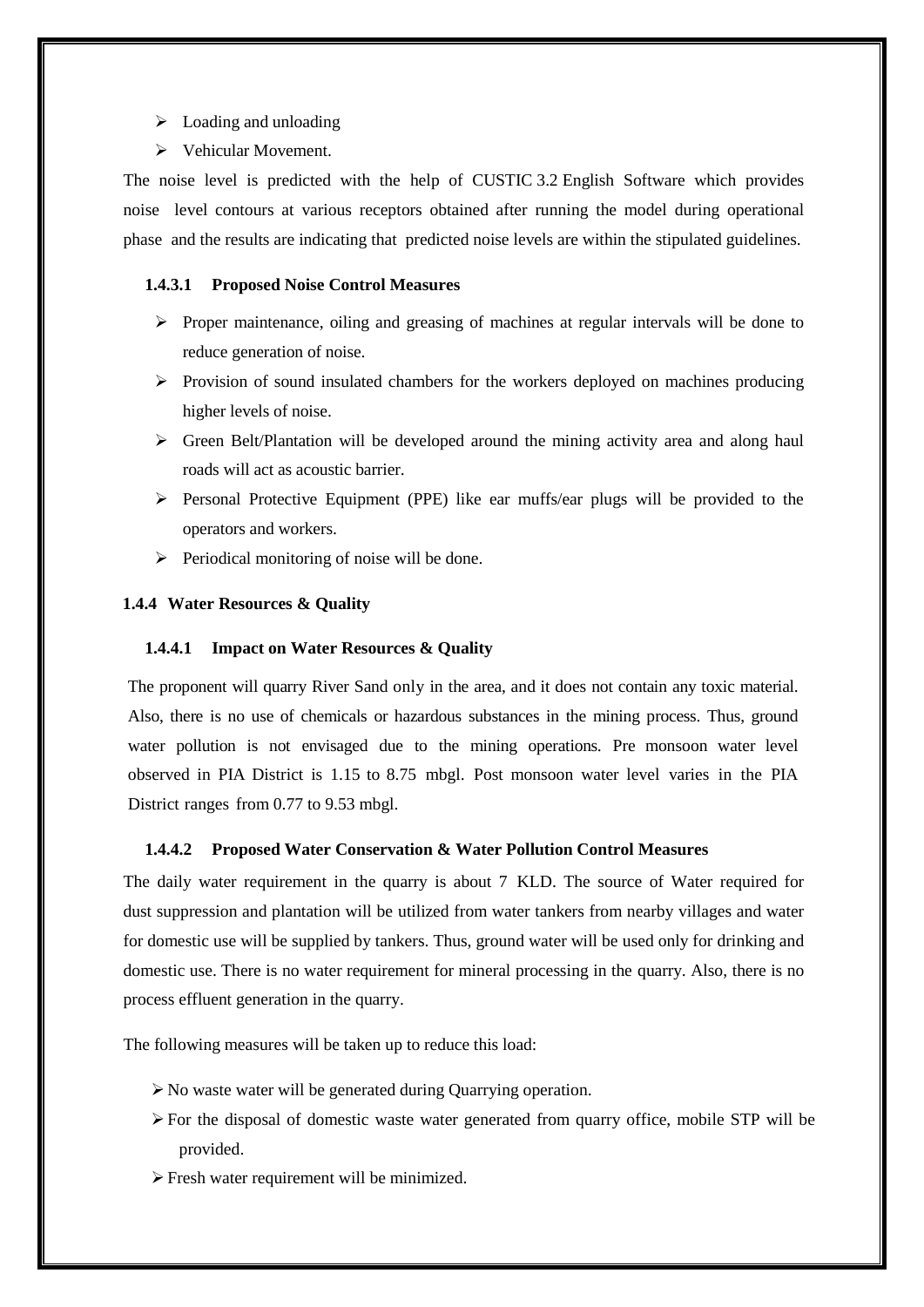#### **1.4.5 Solid Waste Generation & Management**

There is no such reduction of waste / mineral reject processing possibilities are proposed during plan period. There is no proposal of dumping during the proposed ensuing quarrying period,  $\&$ concurrent backfilling is proposed.

#### **1.4.6 Biological Environment**

During the course of Quarrying, the management will practice scientific method of Quarrying with proper Environmental Management Plan including pollution control measures especially for air and noise, to avoid any adverse impact on the surrounding wildlife. Already 7.5 m safety belt – green belt maintained all along the periphery of the lease boundary.

# **1.4.6.1 Proposed Biological Environment Conservation Measures**

- Periodic maintenance of mineral transport road.
- Covered Transport of sand to consumers.
- Monitoring of dust fall at agriculture land located nearby the Quarrying area.
- $\triangleright$  During the course of Quarrying, the management will practice scientific method of Quarrying with proper Environmental Management Plan including pollution control measures especially for air and noise, to avoid any adverse impact on the surrounding wildlife.

#### **1.4.7 Socio-economic Environment**

- $\triangleright$  There is no habitation or private land in the River Sand quarry. There is no rehabilitation and resettlement involved in the project.
- $\triangleright$  The said quarry provides direct employment to 20 people and generates indirect employment. Preference will be given to the local people as per their eligibility.
- $\triangleright$  The existing infrastructure facilities are sufficient to cater the needs of the River Sand quarry.
- $\triangleright$  However, the quarry management will take efforts as a part of CER for improvement in civic amenities like sanitation, drinking water facilities, transport road, etc in the nearby villages.

#### **1.4.8 Environmental Monitoring Program**

An Environmental Management Cell (EMC) will be established in the quarry under the control of Mines Manager. The EMC will be headed by an Environmental Officer having adequate qualification and experience in the field of environmental management. Regular and periodic Environmental monitoring of Ambient Air Quality, Water table depth, Water quality, Ambient Noise Levels, Soil Quality, CSR activities etc will be carried out through MOEFCC accredited agencies and reports will be submitted to KSPCB/ Regional office of MoEF&CC.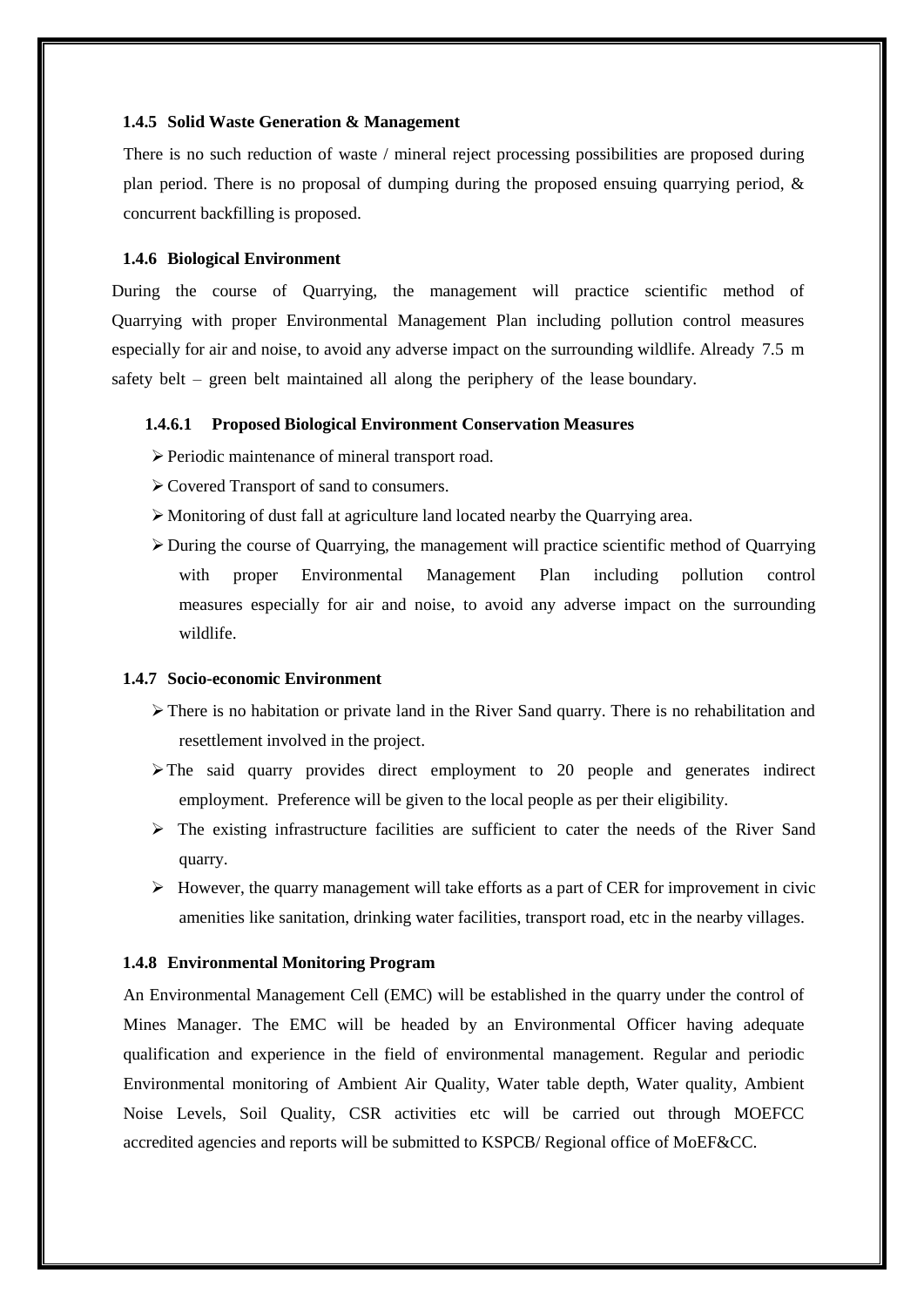#### **1.4.9 Risk Assessment & Disaster Management Plan**

The assessment of risk in the River Sand quarry project has been estimated for Slope failure, Movement of JCB/Equipment's, Dust hazards, and flooding of lower benches and corresponding mitigation measures are suggested in the EIA/EMP report.

A detailed Disaster Management Plan for facing disasters due to natural effects and human reasons is prepared and incorporated in the EIA/EMP report for ensuring safety of life, protection of environment, protection of installation, restoration of production and salvage operations in this same order of priorities. For effective implementation of Disaster Management Plan, it will be widely circulated and personnel shall be imparted training through rehearsals. Site facilities, procedures, duties and responsibilities, Communications, etc. is considered in detail in the Disaster Management Plan.

#### **1.5 Project Benefits**

The River Sand quarry project would generate additional employment opportunities which would finally result in improvement in the quality of life of people of the nearby villages. In line with this CER policy, Hutti Gold Mines Co.Ltd will carry out community welfare activities in the following areas:

- Community development
- Education
- Health care
- Drainage and sanitation
- Roads

#### **1.6 Environmental Management Plan**

An Environmental Management Plan comprised of following set of mitigation, management, monitoring and institutional measures to be taken during implementation and operation of the project, to eliminate adverse environmental impacts or reduce them to acceptable levels.

- Overall conservation of environment.
- Judicious use of natural resources and water.
- Safety, welfare and good health of the work force and populace.
- Ensure effective implementation of all the control measures.
- Vigilance against probable disasters and accidents.
- $\triangleright$  Monitoring of cumulative and long time impacts.
- $\triangleright$  Control of waste generation and pollution.